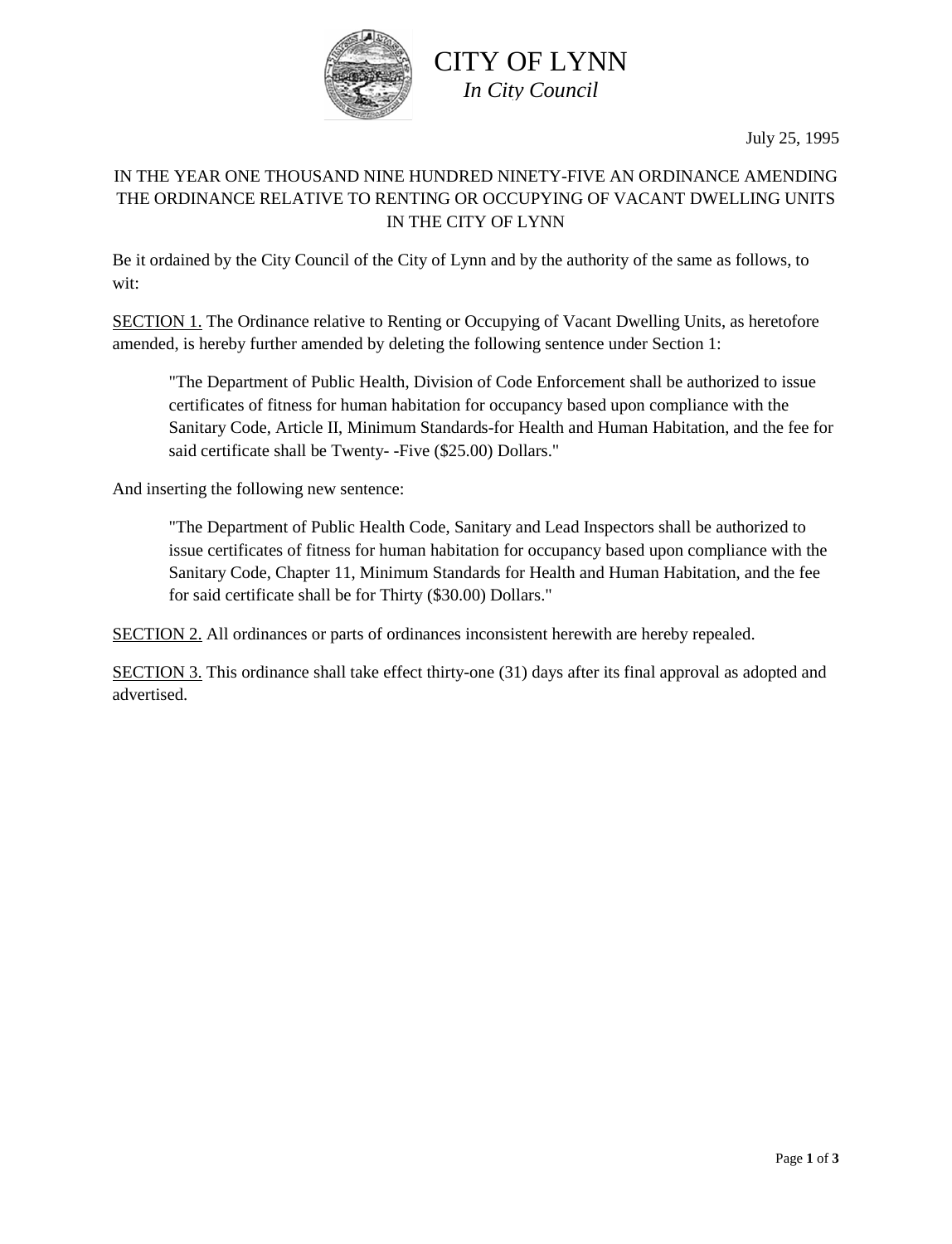

## CITY OF LYNN *In City Council*

November 28, 1989

#### IN THE YEAR ONE THOUSAND NINE HUNDRED EIGHTY-NINE AN ORDINANCE AMENDING THE ORDINANCE RELATING TO RENTING OR OCCUPING OF VACANT DWELLING UNITS IN THE CITY OF LYNN

Be it ordained by the City Council of the City of Lynn and by the authority of the same as follows to wit:-

SECTION 1.The Ordinance relative to renting or occupying of vacant dwelling units in the City of Lynn as heretofore amended is hereby further amended and shall provide as follows:

"The Department of Public Health Division of Code Enforcement shall be authorized to issue certificates of fitness for human habitation for occupancy based upon compliance with the Sanitary Code, Article II, Minimum Standards for Health and Human Habitation, and the fee for said certificate shall be Thirty (\$30.00) Dollars."

SECTION 2. The fine to the owner of any such property used for dwelling purposes failing to comply with this ordinance shall be Fifty (\$50.00) per day for every day he allows any person or persons to live, occupy or inhabit .the said premises without having received said certificate.

SECTION 3. This ordinance shall exclude property owned or managed by the Lynn Housing Authority.

SECTION 4. The fee in this Ordinance shall be effective January 1, 1990.

SECTION 5. All ordinances or parts of ordinances inconsistent herewith are hereby repealed.

SECTION 6. This Ordinance shall take effect thirty-one (31) days after its final approval as adopted and advertised.